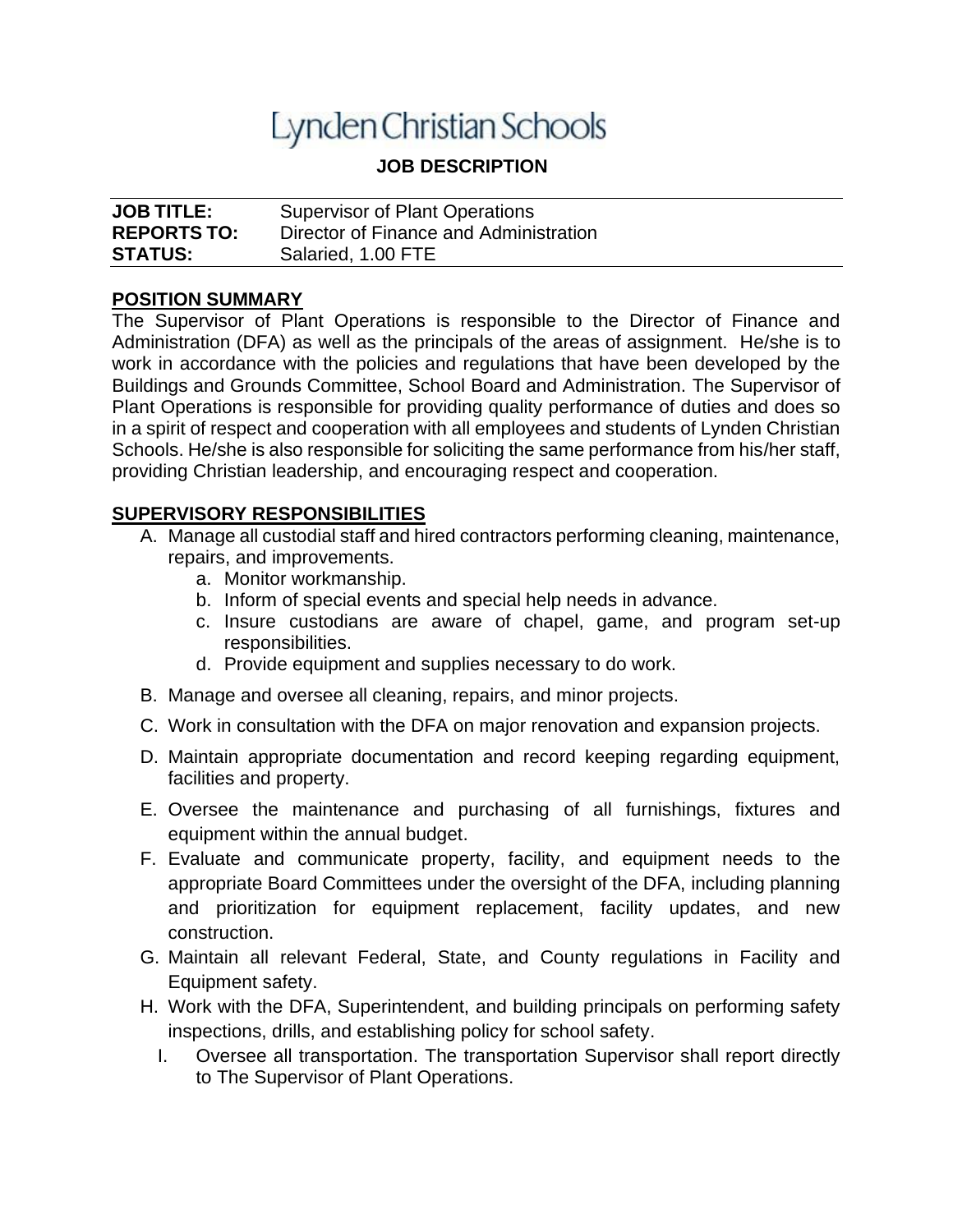### **GENERAL TASKS AND RESPONSIBILITIES**

- A. Be responsible for overseeing the general cleanliness, maintenance of equipment and facilities, and safety of the School Buildings ("Buildings").
- B. Be responsible for the Buildings, equipment, work with building custodians and assist with set-up and take down tasks necessary to carry out the programs and operations of the school (Chapels, programs, special events, etc.)
- C. Insure that the HVAC, plumbing, electrical, and fire alarms systems are in proper working order and arrange for annual maintenance on said systems. Report problems to the DFA and participate in remedies.
- D. Remove snow and ice on school campus when necessary.
- E. Be responsible for overseeing recycling in the Buildings.
- F. Assist when needed at special events, athletic events, and other programs. Additional pay may be appropriate as established by the DFA.
- G. Perform additional work when needed that is not covered by *the* building custodians. (Extra clean-up, staff restrooms, extra garbage removal, etc.)
- H. Provide teachers with equipment necessary for them to participate in the cleanliness of the school.
- I. Work with building custodians to maintain list of duties/responsibilities for each school building custodian.

#### **OTHER**

- A. Monitor the exteriors and lawns around Lynden Christian School campus, work in coordination with grounds custodian, and report problems and needs to the DFA.
- B. Be available and willing to perform other duties that are necessary for the operation of Lynden Christian Schools.
- C. Communicate with teachers, staff, and administrators regarding their needs and problems and work with them to resolve any issues.
- D. Safety Officer, overseeing the security of the Buildings. Train staff in safety and security measures, maintain data and records of all safety training conducted on campus for reporting purposes (all drills for CSI/State Accreditation, record keeping for a school approved by the state of WA) monitor all security systems and be the liaison between the Lynden City Police and Fire Departments, updating, modification, and full implementation of the Lynden Christian Schools Emergency Management Plan, responsible for the coordination and facilitation of safety operations in all areas (drills in all buildings, bus evacuation drills, safety training for all staffs). serve as IC for campus safety incidents, coordinate a campus incident command response, provide training in specific areas of the ICS structure specific to roles played by personnel in an emergency, liaise with emergency response personnel in the community in incidents or in preparation for incidents,

Assist in evaluations of other custodians, sweepers, and summer help.